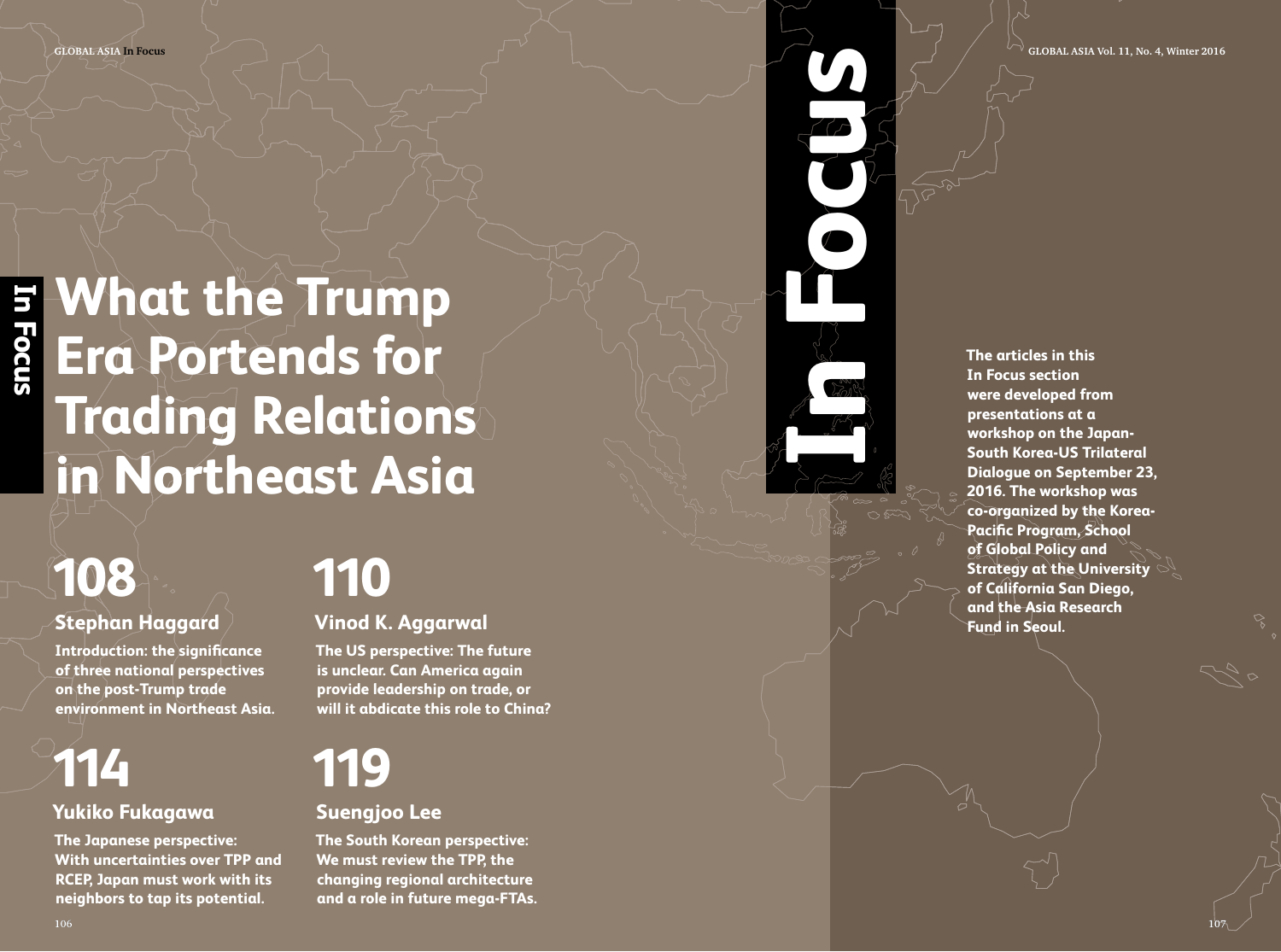### **The Liberal Trading Order under Assault: A US Perspective By Vinod K. Aggarwal**

GIVEN THE hotly contested US presidential election and the surprising victory of Donald Trump, it is easy to lose sight of the broader challenges to the US-promoted post-Second World War economic order. These come from systemic changes, American domestic political conflicts and a rethinking of the ideological consensus around the benefits of free trade.

After 14 years of fruitless, contested negotiations, members essentially terminated the Doha Round of the World Trade Organization (WTO) in December 2015. Instead, countries have increasingly focused on bilateral free trade agreements (FTAs), sectoral agreements, regional accords, and more recently so-called minilateral mega-FTAs. And yet, despite active US promotion of two of these mega-FTAs, the Trans-Pacific Partnership (TPP) and the Transatlantic Trade and Investment Partnership (TTIP), neither appears to be on the verge of seeing the light of day. The problems in ratifying the TPP provide us with an early-warning indicator of the pressures driving US trade policy under a Trump administration. The implications could well bring us to the "World without the West" identified by Barma, et al, in 2007.<sup>1</sup>

#### **growing Challenges to the multilateral trading order**

Even before the demise of the Doha Round, growing frustration with the slow pace of multilateral negotiations led many countries to seek alternatives to liberalize international trade. First, countries negotiated sector-specific multilateral agreements, including the Information Technol-

ogy Agreement (1997, expanded in 2015), the Basic Telecom Agreement (1998) and the Financial Services Agreement (1999).

Second, on a regional basis, countries have continued to pursue trade liberalization through arrangements such as the European Union, the North American Free Trade Agreement (NAFTA) and the Association of Southeast Asian Nations Free Trade Agreement of 1992, which evolved into the ASEAN Economic Community in 2015.

Third, since the late 1990s, countries have negotiated a flurry of bilateral FTAs. While there were only 47 in 1994, the number had increased to 262 by the end of 2015.<sup>2</sup> Major economic powers such as the US, the EU, China and Japan, and medium-sized economies such as South Korea, Chile, Mexico and Singapore, have all negotiated a "noodle bowl" of bilateral FTAs, often with strategic and political objectives in mind.

All three approaches can be problematic. Sectoral agreements tend to undermine the global coalition for free trade by focusing solely on "winners" from trade agreements.3 Regional approaches create their own sets of rules and procedures, and often have regional content requirements that impede global sourcing efforts. And bilateral FTAs, with their varying provisions, can lead to significant discrimination and impede trade, particularly given the Asia-Pacific's complex supply chains. Indeed, this growing complexity has provided one of the key motives for countries to turn to mega-FTAs: multilateral FTAs that involve a large number of participants. The goal of these agreements has been in part to rationalize the multiplicity of bilateral FTAs. With the prolifera-



tion of both bilateral and regional accords in the Asia-Pacific region, it is no surprise that the region was among the first to embark on mega-FTA negotiations. Twelve countries in Asia and the Americas negotiated the TPP trade deal, with negotiations concluding in October 2015, but now facing a very uncertain future with a new US president.

In part, the TPP has its origins in the difficulty of transforming the Asia-Pacific Economic Cooperation (APEC) forum into a true pan-regional trade agreement. By 2008, the effort to create a so-called Free Trade Area of the Asia-Pacific (FTAAP) seemed to be going nowhere. Meanwhile, the Trans-Pacific Strategic Economic Partnership agreement, known as the P4, created in 2002 by Chile, New Zealand, and Singapore (with Brunei joining the negotiations in 2005), called for trade liberalization that went beyond traditional border barriers to include the regulation of intellectual property, rules of origin, government procurement and other "behindthe-border" measures. In November 2009, the Obama administration affirmed an earlier Bush administration decision to take part in TPP negotiations, which concluded in October 2015.

TPP's problems have given a boost to the Asian-focused Regional Comprehensive Economic Partnership (RCEP), which includes 16 countries. With six countries having signed FTAs with ASEAN as a bloc, the next logical step seemed to be a broader FTA. Japan first proposed a free-trade area covering the so-called ASEAN+6 countries. China initially pushed for an ASEAN+3 grouping, excluding India, Australia and New Zealand, but finally agreed to the ASEAN+6 approach. The idea of creating RCEP was first discussed in November 2011 and formalized a year later. Currently, negotiations are ongoing and 14 rounds have been completed. Although participants have set the end of 2016 as the target for completion, this deadline will almost certainly be missed. But were the RCEP to succeed and TPP to die, China could even lead a broader regional agreement.

### **Triple threat to the Western liberal trading order**

What has led to the problems that we see in the Western liberal trading order? The candidates include declining US hegemony and the rise of